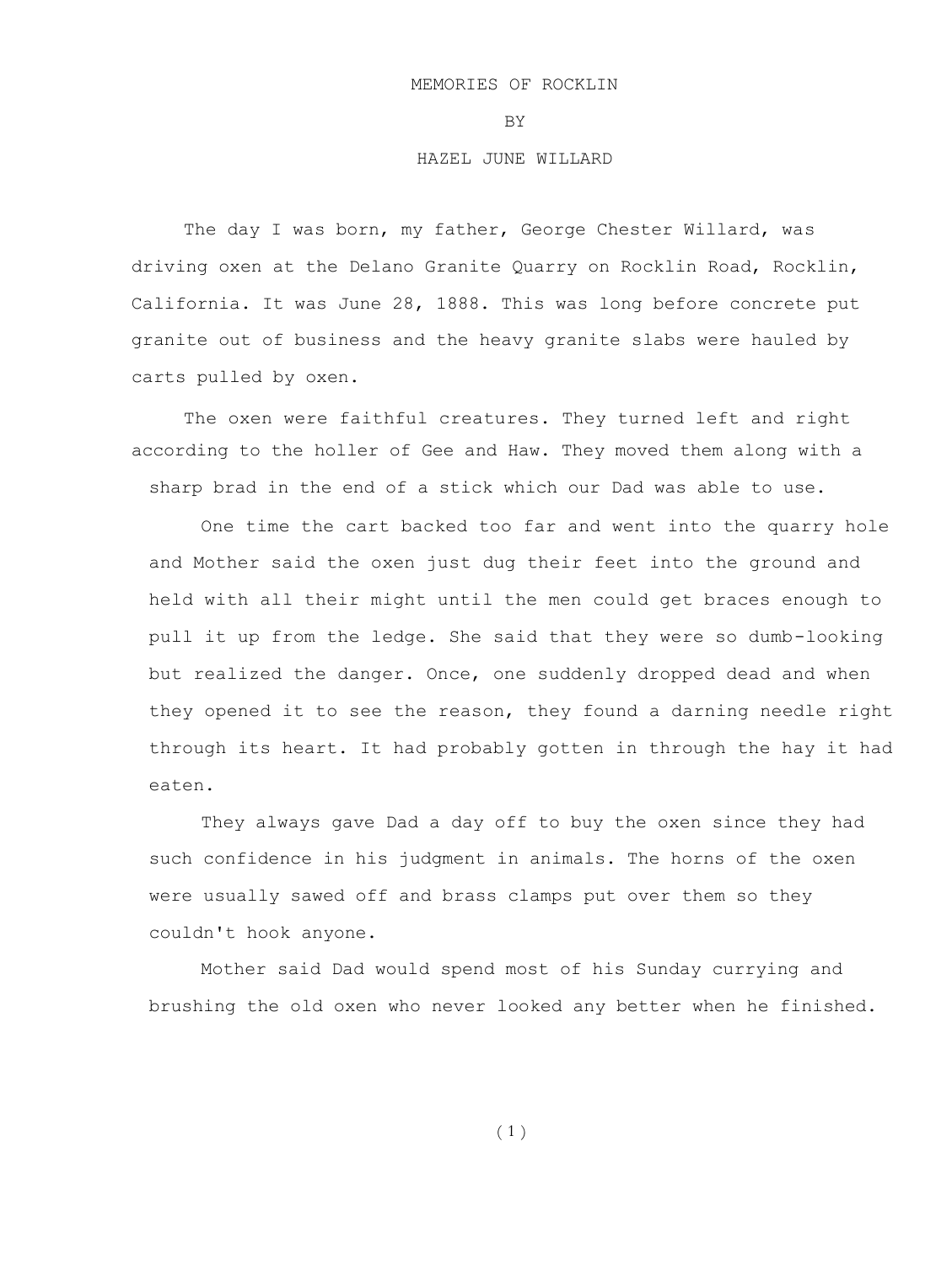Our neighbors included Mrs. Moore, who came with her husband during the 49er gold rush. They took up a section of land in the wilderness so remote that it took Mr. Moore two days to reach Sutter's Fort for provisions. During these times, she was left alone with only two dogs for protection. She lived in a log cabin and once during Mr. Moore's absence a rattle snake came onto the clearing. She had to kill it with an axe for if she had not it might have gone under the house and come up through the logs in the floor.

In those early days Mrs. Moore had kept the bags of gold for the miners since there were no safes or banks.

The Moores owned all the property around the quarry which the Delanos operated for them on a percentage per carload bases.

As the Moores became older and Mr. Moore died, her brother, Mr. Rice, came to live with her to help keep up the place. Then still later a niece to this brother and sister, Miss Marion Rice, came from the east to take care of them. Her brother Judd Rice cared for his father and mother until they died, then he came out to live with Miss Rice who had been willed all the Moore property. Mrs. Moore always wore a sun bonnet and Mother and made her many as it was the only gift we could give this very old lady who never told her age. Mrs. Moore had chickens and guinea hens running around. The guinea hens were peculiar fowls and quite useless, but my mind's eye recalls the stone cellar where the milk and fresh butter were kept, which we bought from hers and the ten gallon jar of vinegar setting on the porch in the sun since they had to make their own. I remember the long porch around the house, the wildflowers that grew so prevalent in her yard and the two large buckets of fresh water containing a tin dipper which sat just outside her door. Henry, her hired man, carried the water from the well every day on each end of a wooden pole carried on his shoulders Chinese fashion.

( 2 )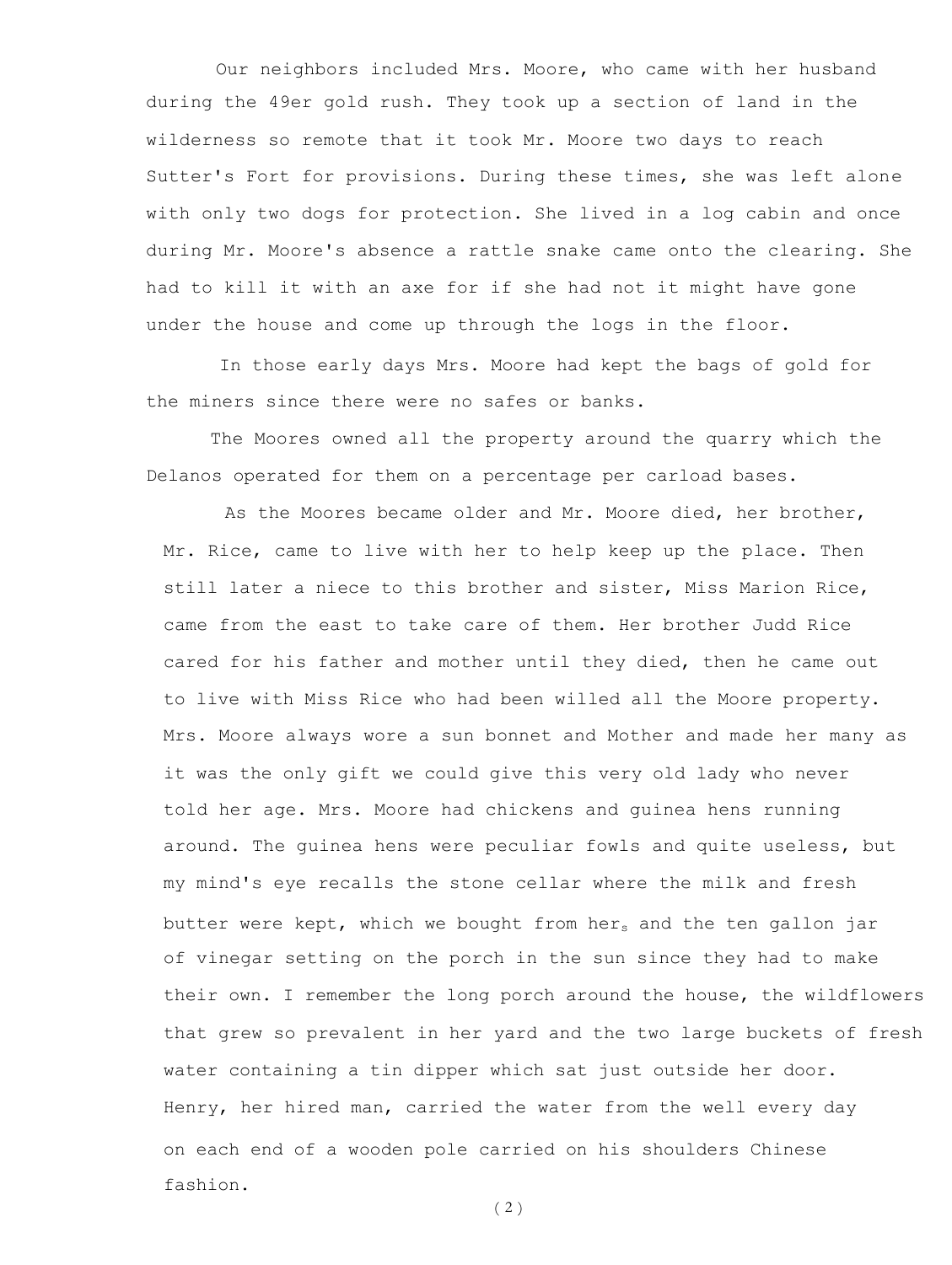Another neighbor was Mr. Fletcher, an old man, who had his house on Rocklin Road. He used to buy granite from the quarries and cut it, then sell it in San Francisco. He was known to cut stone all night in order to get money to send to his son Henry who was in medical school. Henry was our family doctor until his death.

Mr. Fletcher used to buy milk from us and visit with my brother, Alf, a lot. We never saw big boxes of matches as we have them today and in those days they came in blocks and we pulled short stems off the blocks. Everyone used them. Mr. Fletcher got some like we use today and since they were very new Alf asked many questions about them, so Mr. Fletcher gave him a box. I thought it so nice of him, but Mother said to Miss Rice, "The very idea of a man giving a kid matches!"

When his son Henry came, he used to give us nickels and dimes. I remember Dad telling Mother that when he settled up for the doctor bill he tried to return some of the money given to us kids, but Doc wouldn't hear of it.

Across the road from the Finn Hall, you can see a huge piece of granite. I remember that Mr. Fletcher hauled it there with a team and a funny little wagon he had made himself. It was quite the talk of the town since no-one knew just why he hauled it there, and worse still they don't know yet. But the rock is still there.

Before my brother, Alfred Hinkley Willard, was born, I was such a lonely little girl of five years roaming around a five acre field with no other children around for miles, or so it seemed to me. For pleasure I used to rush all my dolls to the window and set them in chairs, take my drum and watch engines go by to the quarry to get granite for big buildings. My dad said that I had played around every stone that was put into the Stockton court house.

( 3 )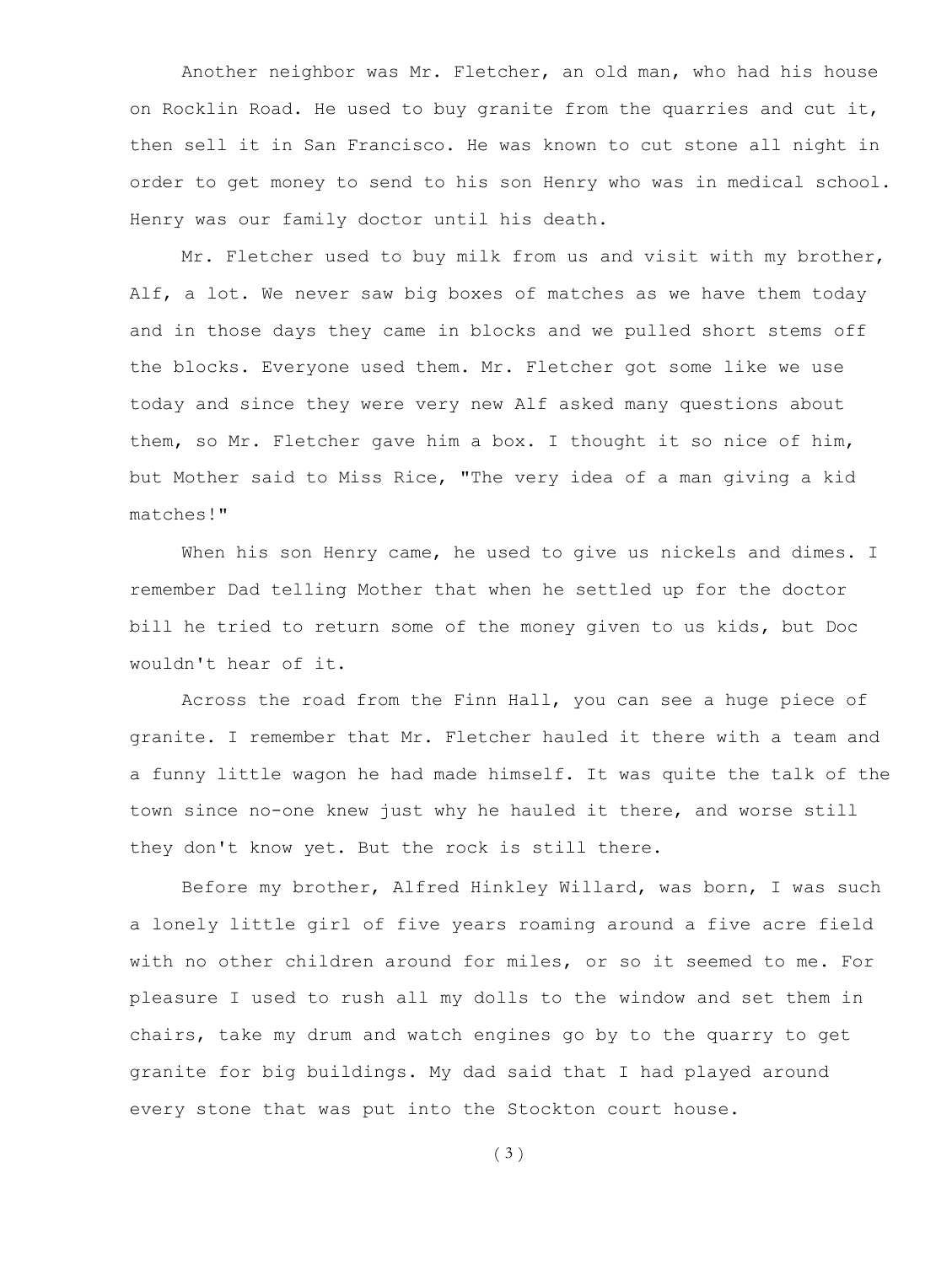Every morning around ten, I used to take about two quarts of coffee and a piece of cake through the field to the quarry to Dad. Once I became afraid of a cow and another time the horses bothered me. I chatted it over with Mrs. Moore and I can still see that old lady with a cane telling me they wouldn't hurt me and laughing all the while we talked.

A little brother was born dead and on the rarest of occasions Mother would let me open the little trunk which sat in the corner of the bedroom and let me unfold and look at all the lovely baby things all laid so beautifully away. No one could sew more beautifully than my mother and she would tell me all about each of the little things.

In those days they certainly dressed babies differently than they do today. They all wore belly-bands of flannel about six inches wide wrapped very tightly and pinned with four safety pins. Then came a shirt and three cornered diapers, often times booties, and a long pinning blanket was folded up over the feet. The pinning blanket was on a band and fastened around the waist with four safety pins. Then came a flannel skirt and then a white skirt, then a long white dress. The white skirt and dress were always elaborate with tucks and embroidery and lace. Then perhaps they put on a sack or a jacket. Of course by the time the baby got on the entire rig he was all worn out and screaming. Who wouldn't? And think of the washing!

The rules for all babies were: Never lift a new baby without a blanket over its head. Never lift a baby without your hand on its back. Never touch the soft spot on its head. The soft spot was guarded very gingerly for it was believed that if it were touched the child would probably die. At about six months the baby went into short dresses and the pinning blanket was abandoned.

(4)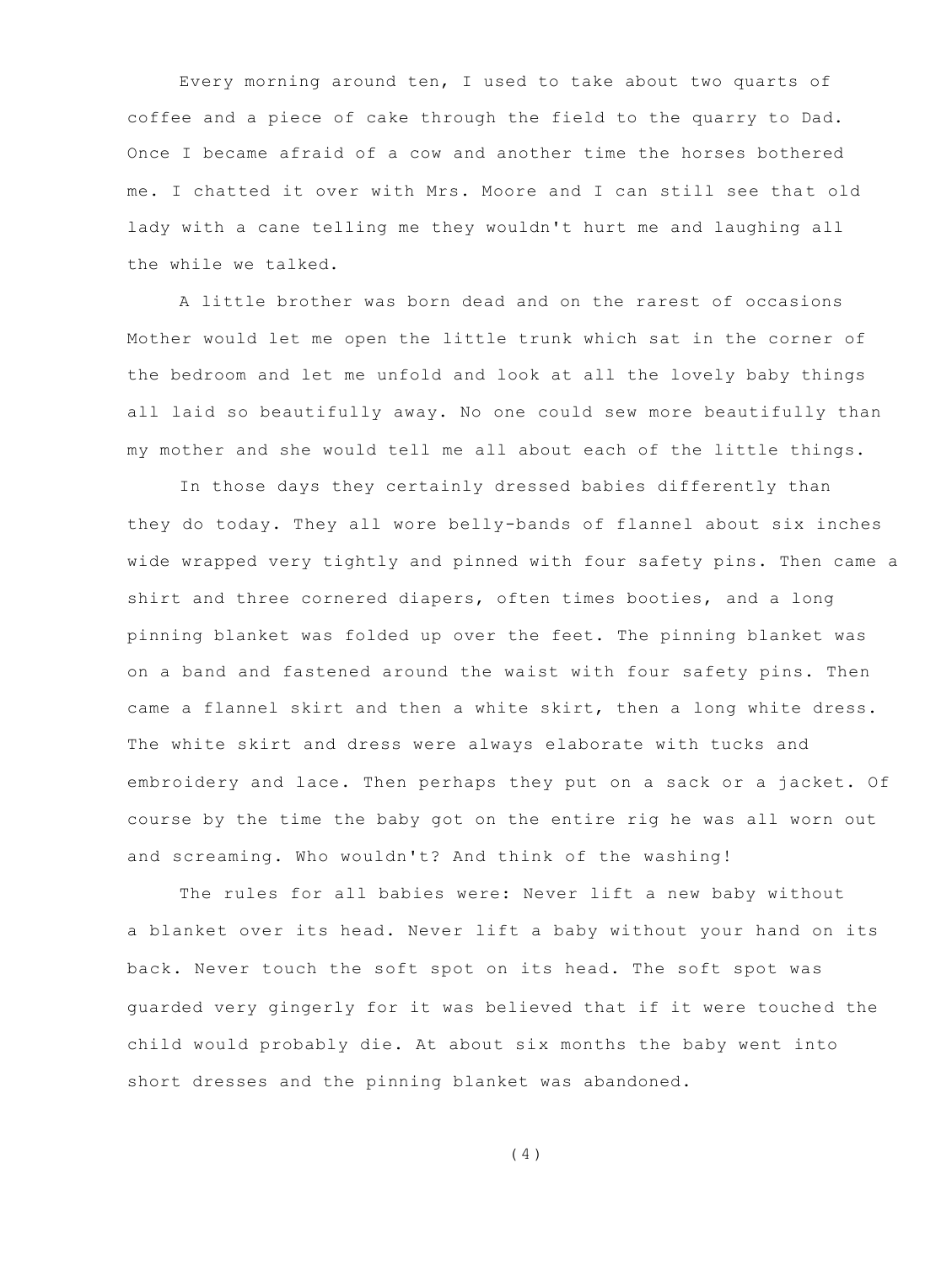From Short dresses the little boys went into kilts. The boys were three years old or, perhaps a little older, when they wore their first real short pants. The clothes were made by our mother who had learned the dressmaking trade as a young girl.

During the winter evenings, Dad would take two pieces of wood and pretend to play the violin as we walked back and forth going through the popular quadrilles of the day. Sometimes neighbors would come in and watch us.

Something that we looked forward to was Mother and Dad taking us to town to hear political speeches. They would have a big fire in the middle of the street and the town would rush there to hear the talks. On other occasions, there was a photographer who came to town and he had a tent where the little school stands today. There was straw on the bare ground and this one chair. I remember feeling.very beautiful because my hair was hanging loosely as all the rest of the time I had to wear it in braids.. We had to wait for good weather to get the picture developed as they had no artificial light. If it were a good day you got your pictures quickly otherwise we waited for the sun's bidding. I recall seeing the little glass frames sitting all around the outside of the tent containing the pictures being developed in the sun.

The Fourth of July celebration was the big occasion of our childhood days. We all had to be outfitted for the races at the track. Then is when I got my new summer hat. The boys had blouses tucked with lace collars like little Lord Fauntleroy. It was the event of the town. We could drink water out of a tin cup at a barrel, buy soda and candy. Then everyone would scream for their horses. After months of preparation a good time was always had by all. In the evening they had the "Horribles". That's when Dad took the prize

with his face blackened and his moustache shaved off he rode our

(5)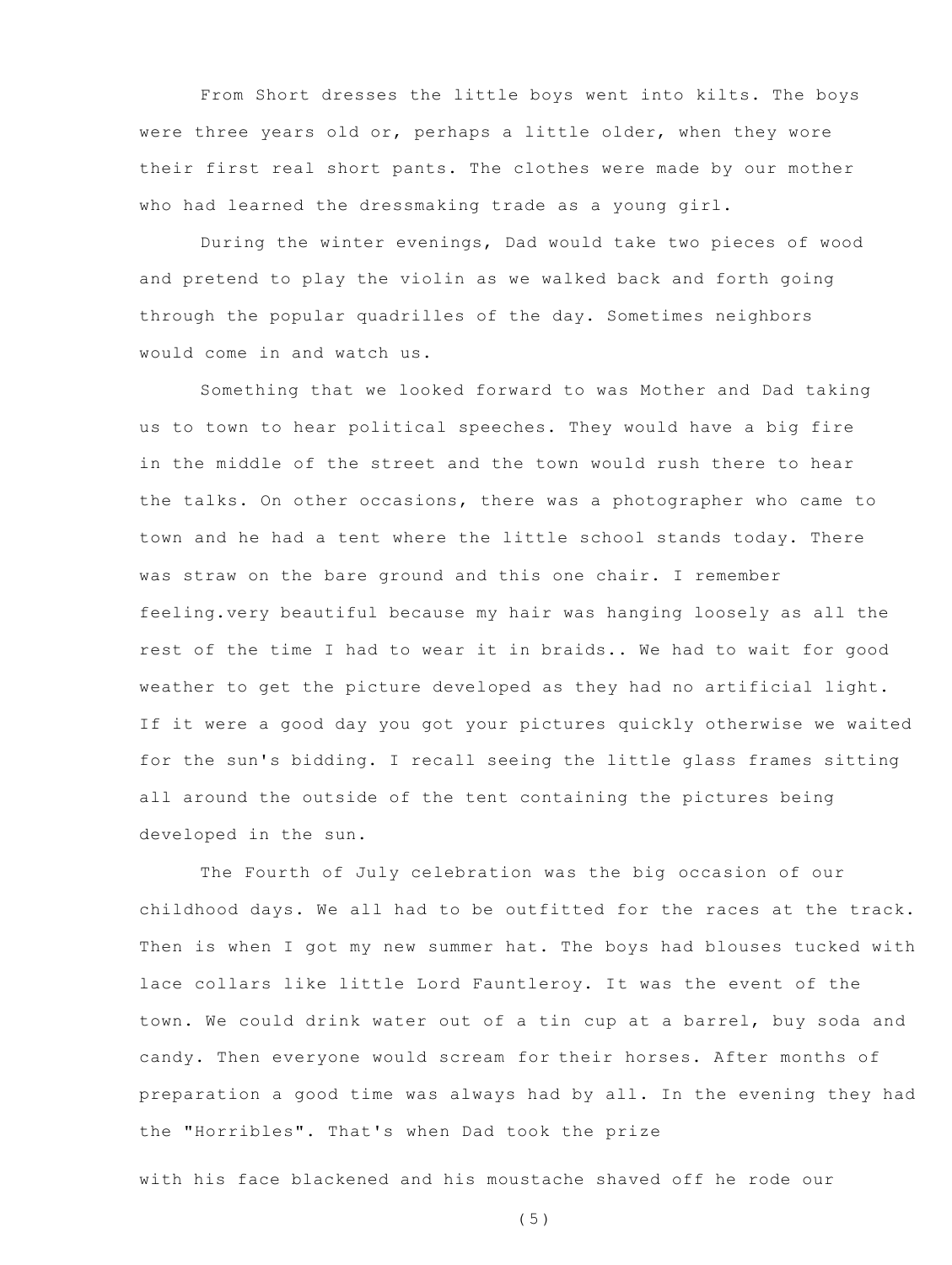horse, Mollie, and pulled a float taking off the towns people.... "Dr. Woodbridge-would-be-if-he-could-be" They had what appeared to be an operation with the roots of a palm tree painted red. All in horrible masks, it certainly was a great laugh.

Dad got up dances for the old folks of the town. I think he named it the North Wind Dance. They served refreshments and had lots of fun. Dad being the leader of all good times in which no liquor was ever thought of, because everyone had so much fun without it.

When automobiles came in they were a great joy to our Dad. He never minded going fast, in fact he rather liked it, but most of all he could get where he wanted to go without worrying about tiring a horse. (Incidentally, I was about fourteen before I ever saw a car and then we ran for miles to see one going down the road. It wasn't until I was twenty-one that I had a ride in one.)

In 1906, our house burned. There were many fires in Rocklin at this time. Dad had made a water trough that led from the water tank up to the house as we had no other means of getting water. The water emptied into a barrel sunk half-way into the ground. After work Dad would pump water into the tank which came along the trough into the water barrel. Later he built a windlass. He used to hitch the horse and walk him around and around to pump the water. We thought it a godsend when we got city water at last, but the water system had just been completed when the house burned and no one knew where the hydrants were at the time of the fire so it was of no use.

After the house burned and the furniture was scattered all over the field, Dad slept out in the field to watch over it. He was terribly discouraged, but our stalwart Mother said, "It's summer and we can stay right here until we can get another house". So, they cleaned out the barn and we slept there. I remember coyotes howling

(6)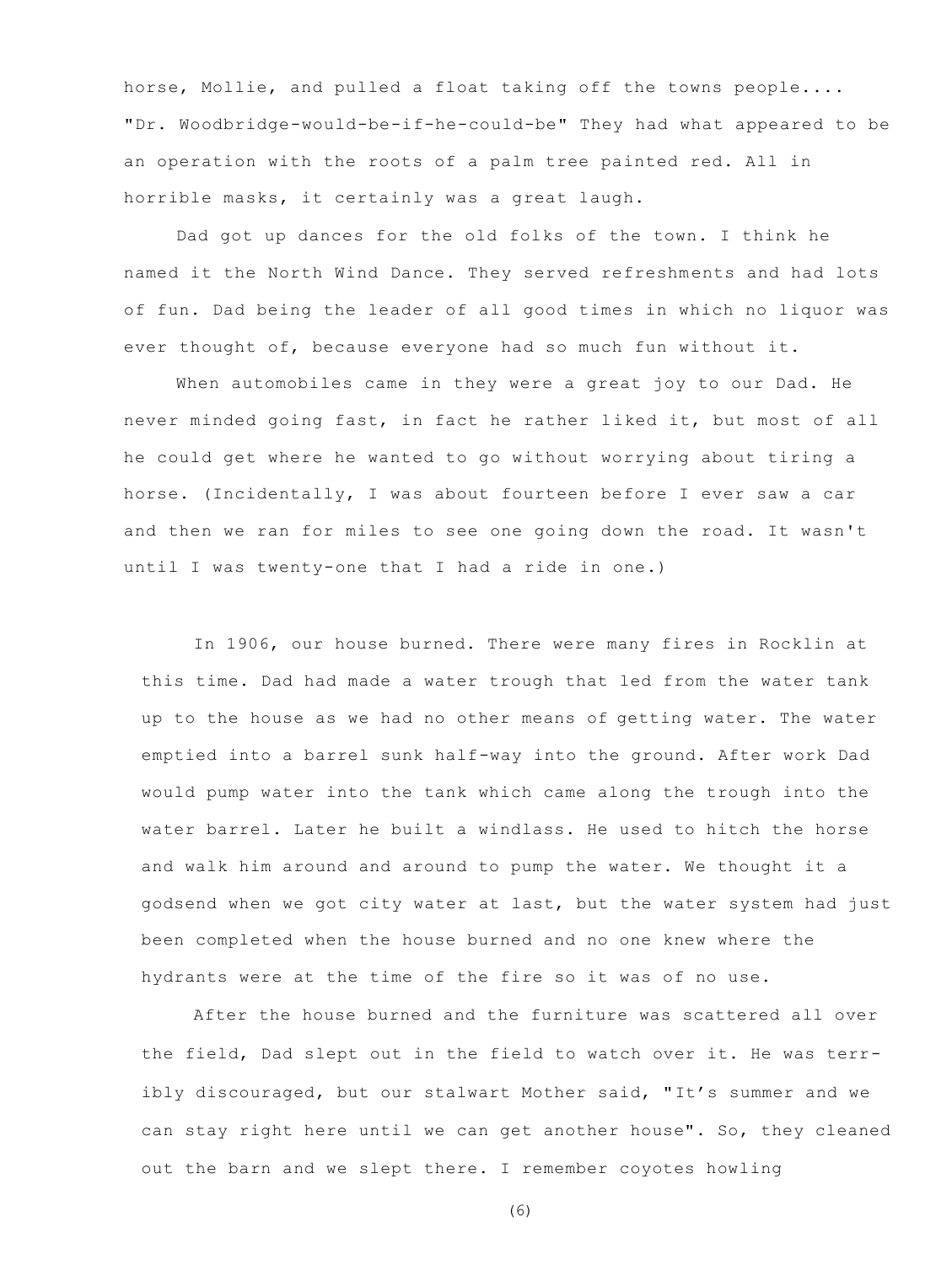at night and the beautiful full moon that smiled in on us. But we weren't on a camping trip. Everything had to be clean.

Mother cooked in the wood shed and we ate under the old oak tree. Everyone in town offered to help us to get another house. Bill Thomas so unselfishly did the dirtiest work of tearing out the burned wood and thereby saving the foundation for us, for which we owed him much in gratitude. The boss of the round-house let all the carpenters he had in the round-house come and help. The men from the quarry did all the rough work on our house. They didn't need a real carpenter. They worked Sundays and after working in the quarry all day until dark and not one of them would even eat a meal with us.

When the new house was nearly finished before the partitions were put in the folks decided to have a housewarming. They asked the Anabal family to play, she played the little organ and he played the violin. They played all evening, had quadrilles and everyone had such a happy time. When it came time to serve dinner Mother got so embarrassed because she didn't have enough plated or hadn't borrowed enough...but Dad went out and gathered the new clean shingles and served on them. Everyone thought it was such a cute idea that they forgot to mention the good food Mother served.

Right from the beginning our house became a home built on unselfishness, good will and love.

There were many chores to do in those days. One of our tasks was to keep the lamps clean. The chimneys had to be washed and wiped without streaks until they shone...then they were filled with coal oil. On wash day we all had our job to do. Everyone had to rise early for the occasion. First the water was carried, then the clothes were washed on a board with soap, then put in a boiler of soap and boiled. The clothes were then put into rinse water and then put through a hand turned wringer. I've seen all the lines filled and all the way

( 7 )